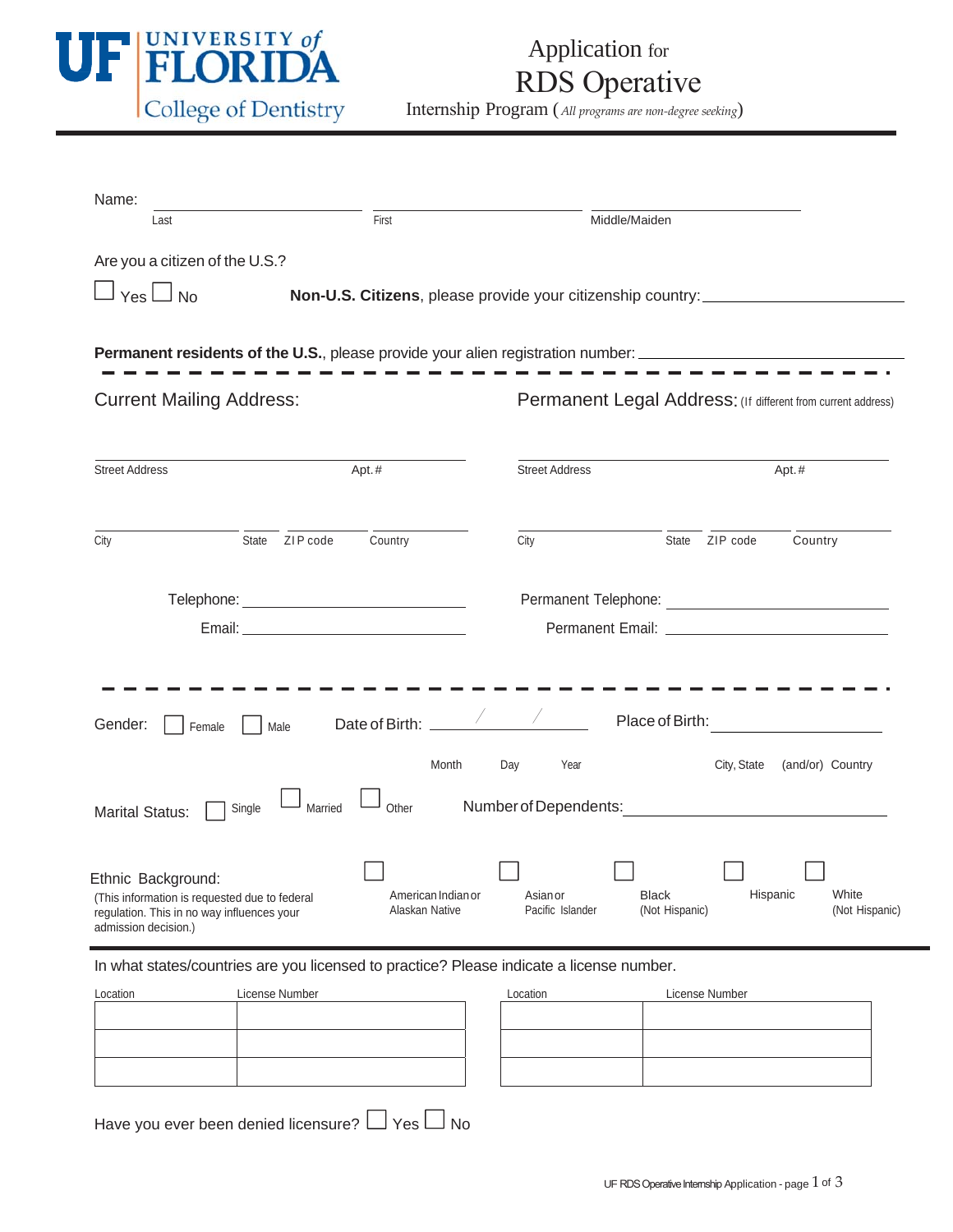

## Application for RDS Operative

Internship Program (*All programs are non‐degree seeking*)

If licensed, during your course of licensure, have your privileges ever been modified, suspended or revoked?

| --<br>YAS |  | N٥ |
|-----------|--|----|
|-----------|--|----|

If yes to either of the above questions, please explain the circumstances.

Please describe your professional experience; indicate the nature of the experience (private and /or associate practice, research, or teaching) and the length of your involvement. Indicate area of specialty, if any:

List any scientific or clinical publications or presentations you have given at scientific meetings or dental societies:

Please provide a description of the types of activities you would like to engage in during your time at the UF College of Dentistry (be specific):

What would you like to accomplish during your time at the University Of Florida College Of Dentistry?

What particular area(s) of interests do you have - for example: research, clinical dentistry, endodontics, etc? Please be as specific as possible.

How do you plan to use the experience you gain at UFCD?